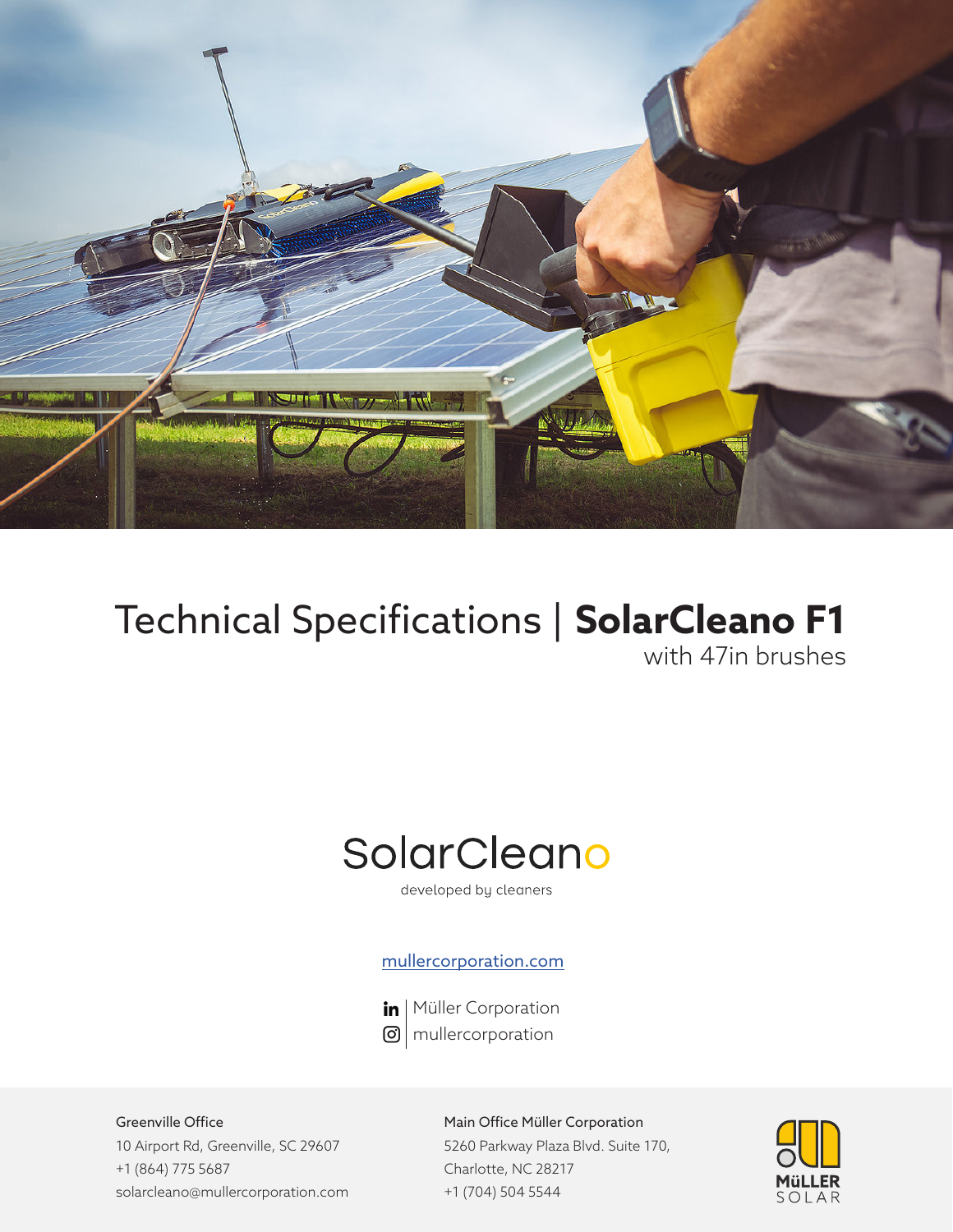# Technical Specifications

SolarCleano F1 *with 47in brushes*

## **Dimensions**

Lenght: 57 in Width: 51 in Height: 14 in Press on panels: 4200 Pa Width of brushes: 47 in Diameter of the brushes: 6.7 in

## Movement System

Climbing capacity: 25° (up to 45° with aux. Safety Glider) Speed: 131 ft/min

### **Battery**

Source: 490W Type: Lithium Duration: 2.0 h - 2.5 h

## Remote Control

Reach: 330 ft - 650 ft Battery Duration: 22 h Raincoat: IP65

## Brushes

Blue: Soft Yellow: Standard Green: Hard Red: Very Hard

Warranty: 12 Months

#### Greenville Office

10 Airport Rd, Greenville, SC 29607 +1 (864) 775 5687 solarcleano@mullercorporation.com

#### Main Office Müller Corporation

5260 Parkway Plaza Blvd. Suite 170, Charlotte, NC 28217 +1 (704) 504 5544

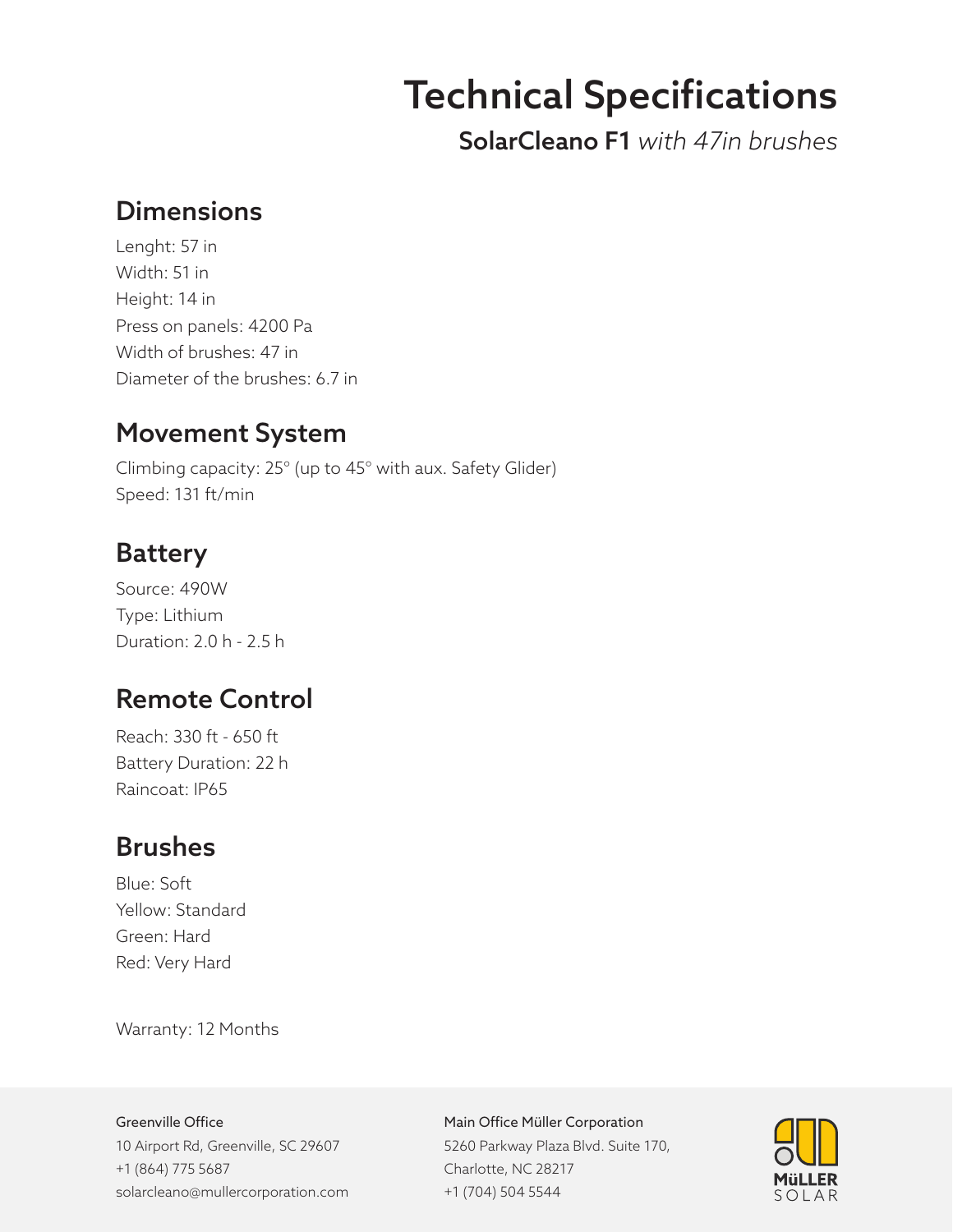

# Technical Specifications | **SolarCleano F1** with 86in brushes

# SolarCleano

developed by cleaners

### mullercorporation.com



in | Müller Corporation  $\Theta$  mullercorporation

Greenville Office 10 Airport Rd, Greenville, SC 29607 +1 (864) 775 5687 solarcleano@mullercorporation.com

Main Office Müller Corporation 5260 Parkway Plaza Blvd. Suite 170, Charlotte, NC 28217 +1 (704) 504 5544